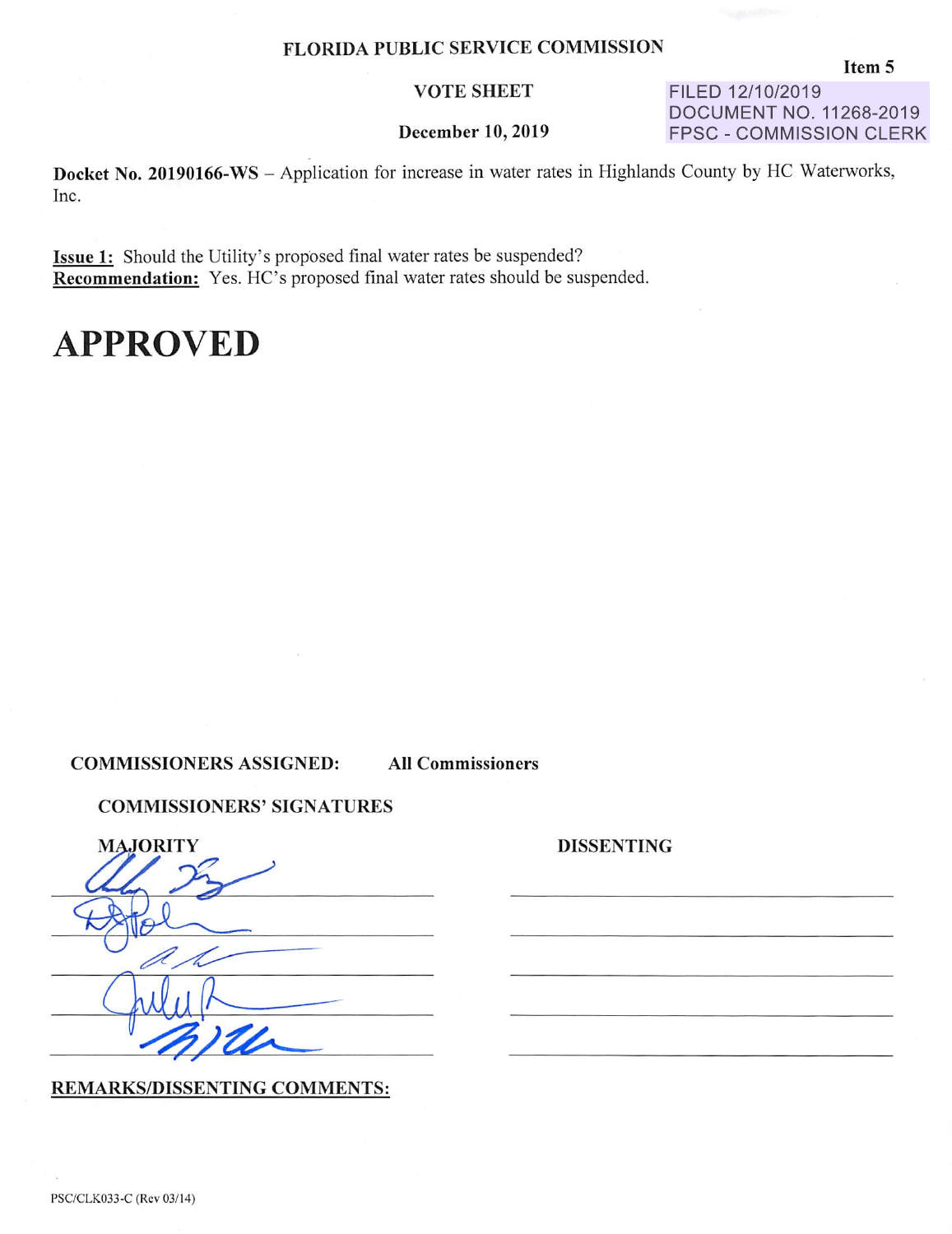Vote Sheet December 10, 2019 Item 5 **Docket No. 20190166-WS** - Application for increase in water rates in Highlands County by HC Waterworks, Inc.

(Continued from previous page)

**Issue 2:** Should any interim revenue increase be approved? **Recommendation:** Yes. HC should be authorized to collect annual revenues as indicated below:

|       | <b>Adjusted Test</b><br><b>Year Revenues</b> | <u>\$ Increase</u> | Revenue<br>Requirement | % Increase |
|-------|----------------------------------------------|--------------------|------------------------|------------|
| Water | \$569,711                                    | \$66,364           | \$636,075              | 11.65%     |

### **APPROVED**

**Issue 3:** What are the appropriate interim water rates?

**Recommendation:** The recommended interim rate increase of 11.86 percent for water should be applied as an across-the-board increase to the existing service rates. The rates, as shown on Schedule No. 4 of staff's memorandum dated November 26, 2019 , should be effective for service rendered on or after the stamped approval date on the tariff sheets pursuant to Rule 25-30.475(1), F.A.C. The Utility should file revised tariff sheets and a proposed customer notice to reflect the Commission-approved rates. In addition, the approved rates should not be implemented until the required security has been filed, staff has approved the proposed customer notice, and the notice has been received by the customers. The Utility should provide proof of the date notice was given to customers within 10 days of the date of the notice.

## **APPROVED**

**Issue 4:** What is the appropriate security to guarantee the interim increase?

**Recommendation:** The appropriate security to guarantee the funds collected subject to refund is a corporate undertaking.

#### **APPROVED**